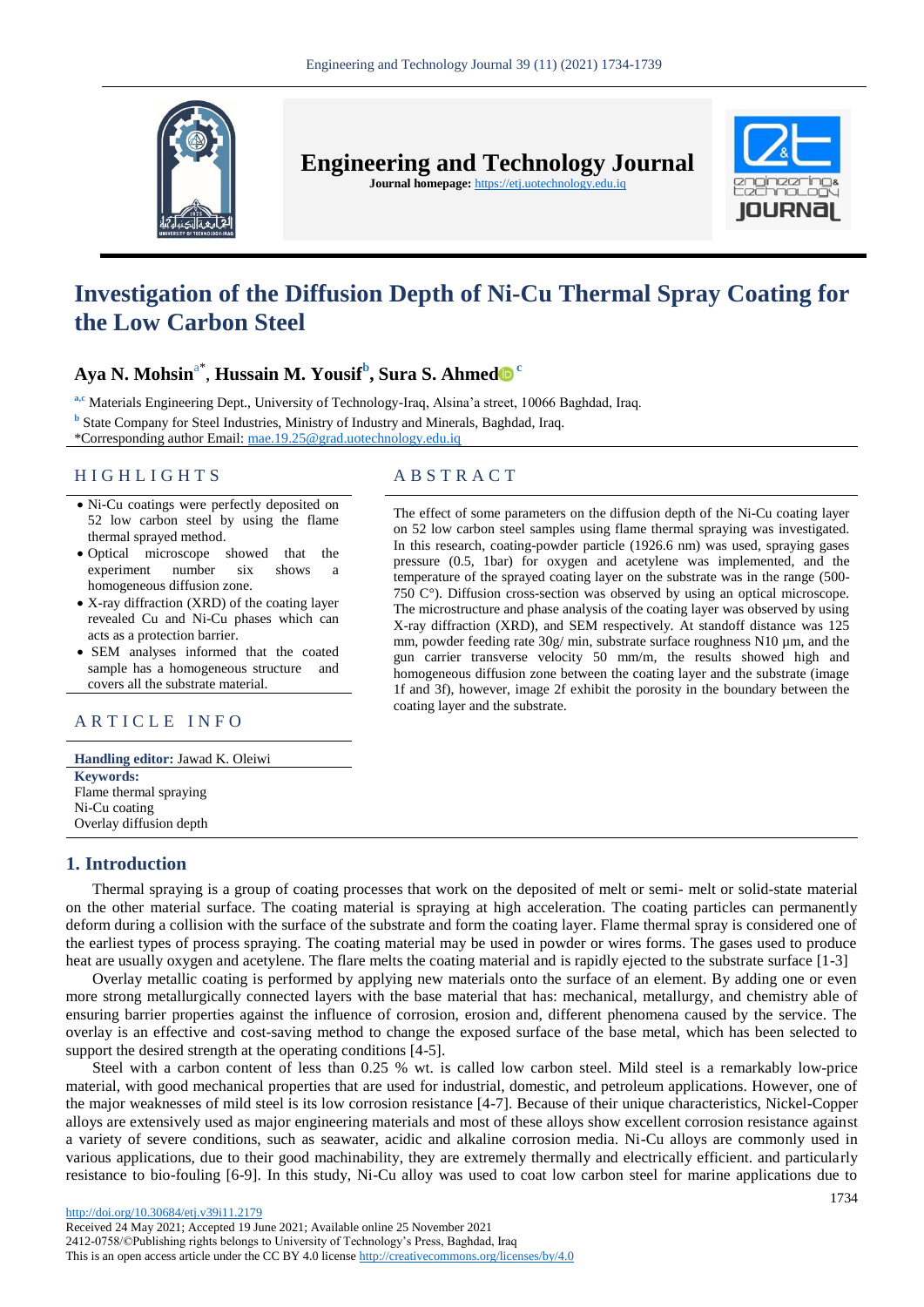coating unique properties especially the pitting corrosion resistance (pitting the most common and insidious type of corrosion in the marine environment), and studying the effect of coating parameters (Standoff distance, Powder feeding rate, Substrate surface roughness, Gun carrier transverse velocity) on the structural and coating material's corrosion resistance [10-11].

# **2. Experimental Procedure and Materials Used**

### **2.1 Materials**

Samples of low carbon steel (St 52) according to DIN standard were machined to obtain surface roughness (N10, N8, and N6) using milling and grinding machines respectively. The chemical composition of the samples is illustrated in Table 1. Samples were cut with dimensions (10 \*10 \*3 mm) as shown in Figure 1.

## **2.2 Powder coating:**

Ni-Cu binary alloy powder is used in the current research, with chemical composition and particle size 1926.6 nm are illustrated in Table 2 and Figure 2 respectively.

#### **2.3 Coating procedure:**

In this study, thermal spray coatings were achieved with an oxy-acetylene thermal spray gun mounted on a twodimensional table with a ball screw and drive system to allow the spray gun to move left and right smoothly. A flat table was used to place the work sample in the front of the spray gun. A ball screw with a drive system provides the sample holder, allowing it to move up and down. The distance between the spray gun and the sample surface was kept at 125 mm, the powder feeder was set to 30 g/ min, the Oxygen pressure was 0.5 bar while acetylene pressure was 1 bar, and the temperature of the sprayed coating layer on the substrate was (500-750  $\degree$ ). All samples have a (1200-1400 µm) coating thickness. The system of the thermal spray gun is shown in Figure 3 System of thermal spray was provided by a powder automatic feeder. Figure 4 shows the samples before and after coating.

To optimize data and results, the Taguchi method was utilized. The current study looked at four factors with three levels each as shown in Table 3.

X-ray diffraction analysis was used to identify the phase composition of the Ni-Cu coating layer by using (Shimadzu company/XRD 6000) at the Ministry of Science and Technology. The cross-section of the coating layer and substrate was accomplished by an optical microscope at the Ministry of Industry and Minerals. The SEM of the coated sample was carried out by (Inspect S 50) at the Applied science Department/ University of Technology.

**Table 1:** Chemical composition of St 52 samples

| <b>Elements</b>                     |      | Si   | Мn          | S    | P     | <b>Cr</b> | Ni  | Mo   | Cu  |               |
|-------------------------------------|------|------|-------------|------|-------|-----------|-----|------|-----|---------------|
| W t $%$                             | 0.2  | 0.5  | $0.9 - 1.7$ | 0.03 | 0.025 | 0.5       | 0.5 | 0.08 | 0.3 | 0.1           |
| <b>ASTM A572/A 572M-</b><br>03a[12] | 0.25 | 0.40 | 1.35        | 0.05 | 0.04  | 0.3       | 0.5 | 0.1  | 0.3 | $0.01 - 0.15$ |

#### **Table 2:** Chemical composition of Ni-Cu powder

| Elements | Ni    | <b>Cu</b>         | - Si                 | Fe          | Al   | Ti               | <b>Cr</b>               | Mo        | Co.              |  |
|----------|-------|-------------------|----------------------|-------------|------|------------------|-------------------------|-----------|------------------|--|
| $Wt\%$   | 40.52 | 30.08<br>$\sim$ 5 | 4.15<br>$\mathbf{Q}$ | 0.43<br>7 7 | 0.27 | 0.06<br>$\sim$ 4 | 0.06<br>$4\overline{4}$ | 0.04<br>6 | 0.02<br>$\sigma$ |  |

#### **Table 3:** Factors and their levels

| <b>Factors</b>                       | Level 1         | Level 2 | Level 3 |  |
|--------------------------------------|-----------------|---------|---------|--|
| Stand of distance (mm)               | 100             | 125     | 150     |  |
| Powder feed rate $(g/min.)$          | 10              | 20      | 30      |  |
| Substrate surface rough. (mic.)      | N <sub>10</sub> | N8      | N6      |  |
| Gun carrier tran. velocity (mm/min.) | 40              | 50      | 60      |  |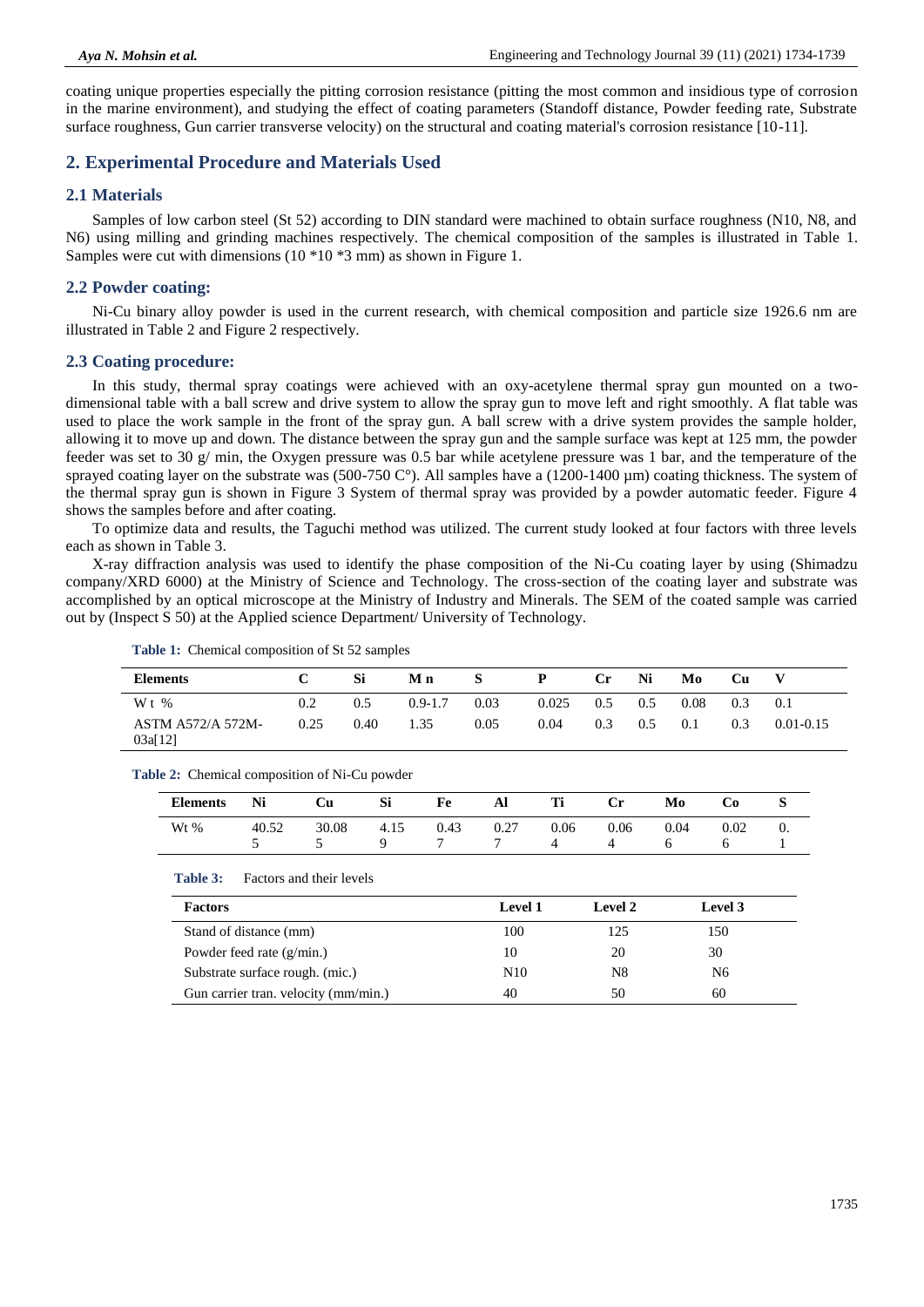

**Figure 1:** Low carbon steel (St 52) with surface roughness (N10, N8, and N6) **Figure 2:** Particle size distribution of Ni-Cu powder

| <b>Elapsed Time:</b>          | 00:01:30 | Diameter (nm)<br>Lognormal Distribution |        |  |  |
|-------------------------------|----------|-----------------------------------------|--------|--|--|
|                               |          | 50.0                                    | 500001 |  |  |
| <b>Baseline Index:</b>        | 0.0      |                                         |        |  |  |
| Polydispersity:               | 0.401    | ntensity<br>50<br>25                    |        |  |  |
| Effective Diameter: 1926.6 nm |          | 75                                      |        |  |  |
| 22-0 (Combined)               |          | 100 <sub>1</sub>                        |        |  |  |

### **3. Results and Discussion**

Taguchi method was used. Four factors with three levels were studied in the current study as shown in Table 4. The substrate cross-section of the coating layer as represented in Figure 4 shows the diffusion depth between the substrate and the coating layer. Diffusion between the coating layer and the substrate may play an important role in the adhesion of the coating layer. For this purpose, a high-resolution optical microscope with the assistance of an image format program was used to display the diffusion depth as mentioned in Table 4. Three images represent trial one, trial two, and trial three for each experiment which illustrate the shape and size of the diffusion area as shown in Figure 5.

From which it has been shown that in experiment number one (image 1a, 2a, and 3a) the diffusion zone is narrow, and so is in experiment number two (image 1b, 2b, and 3b), four (image 1d, 2d, and 3d) and eight (image 1h, 2h, and 3h).

The images that represent experiment number three (1c, 2c, and 3c) in which it appears extended into the substrate, The images that represent experiment number three appear extending into the metal, its extension in this way may cause residual thermal stresses in the substrate, and so is in the experiment number seven. Images representing experiment number five show porosity in the diffusion zone especially in trials one and two (image 1e and 2e), this may be related to the low powder feeding (20  $g$ / min.) and the compatibility of the powder feeding with the gun carrier transverse velocity. Experiment number six shows a homogeneous diffusion zone (image 1f and 3f) and image 2f exhibits the porosity in the boundary between the layer of coating and the substrate. Experiment number nine exhibits a crack in the boundary between the layer of coating and the substrate (trial 1image 1i), image 2i represents trial two a narrow and heterogeneous diffusion zone, while trial three (image 3i) shows an extended diffusion zone.

#### **3.1 XRD result:**

The XRD pattern of the coating layer demonstrates two main phases, Cu/ NiCu and NiCu phases which behave as a protective barrier against the diffusion of unsafe kinds through the coating layer, therefore, decreasing the corrosion rate. The Ni may reduce the corrosion rate by forming Nickel oxide which acts as a protective film, as shown in Figure 6.

#### **3.2 SEM result:**

Substrate surface sample for the optimal conditions was examined using a Scanning electron microscope. The images exhibit the homogeneous coating layer which completely covers the substrate surface and the coating layer microstructure seems to be uniform and contentious and found to be rich in Ni-Cu as shown in Figure 7.

| <b>Standoff</b><br>distance<br>(mm) | Powder<br>feed rate<br>(g/min.) | <b>Substrate</b><br>surface<br>rough.<br>(mic.) | Gun<br>carrier<br>tran.<br><b>Velocity</b><br>(mm/min.) | <b>Trail 1</b> | Trail 2 | Trail 3 | Mean    | S/N<br>ratio |
|-------------------------------------|---------------------------------|-------------------------------------------------|---------------------------------------------------------|----------------|---------|---------|---------|--------------|
|                                     |                                 |                                                 |                                                         |                | 167.120 | 166.871 |         |              |
| 100                                 | 10                              | N10                                             | 40                                                      | 166.560        |         |         | 166.871 | 44.437       |
| 100                                 | 20                              | N8                                              | 50                                                      | 171.017        | 171.020 | 170.450 | 170.829 | 44.655       |
| 100                                 | 30                              | N <sub>6</sub>                                  | 60                                                      | 189.782        | 190.561 | 193.170 | 191.171 | 45.623       |
| 125                                 | 10                              | N8                                              | 60                                                      | 172.787        | 172.896 | 172.002 | 172.562 | 44.708       |
| 125                                 | 20                              | N6                                              | 40                                                      | 194.407        | 195.861 | 196.530 | 195.599 | 45.815       |
| 125                                 | 30                              | N10                                             | 50                                                      | 288.054        | 290.453 | 291.082 | 289.863 | 49.237       |
| 150                                 | 10                              | N6                                              | 50                                                      | 190.840        | 189.694 | 186.709 | 189.081 | 44.370       |
| 150                                 | 20                              | N8                                              | 60                                                      | 166.402        | 167.269 | 167.269 | 166.980 | 44.405       |
| 150                                 | 30                              | N10                                             | 40                                                      | 169194         | 170.447 | 169.747 | 169.747 | 44.557       |

**Table 4:** Taguchi orthogonal array matrix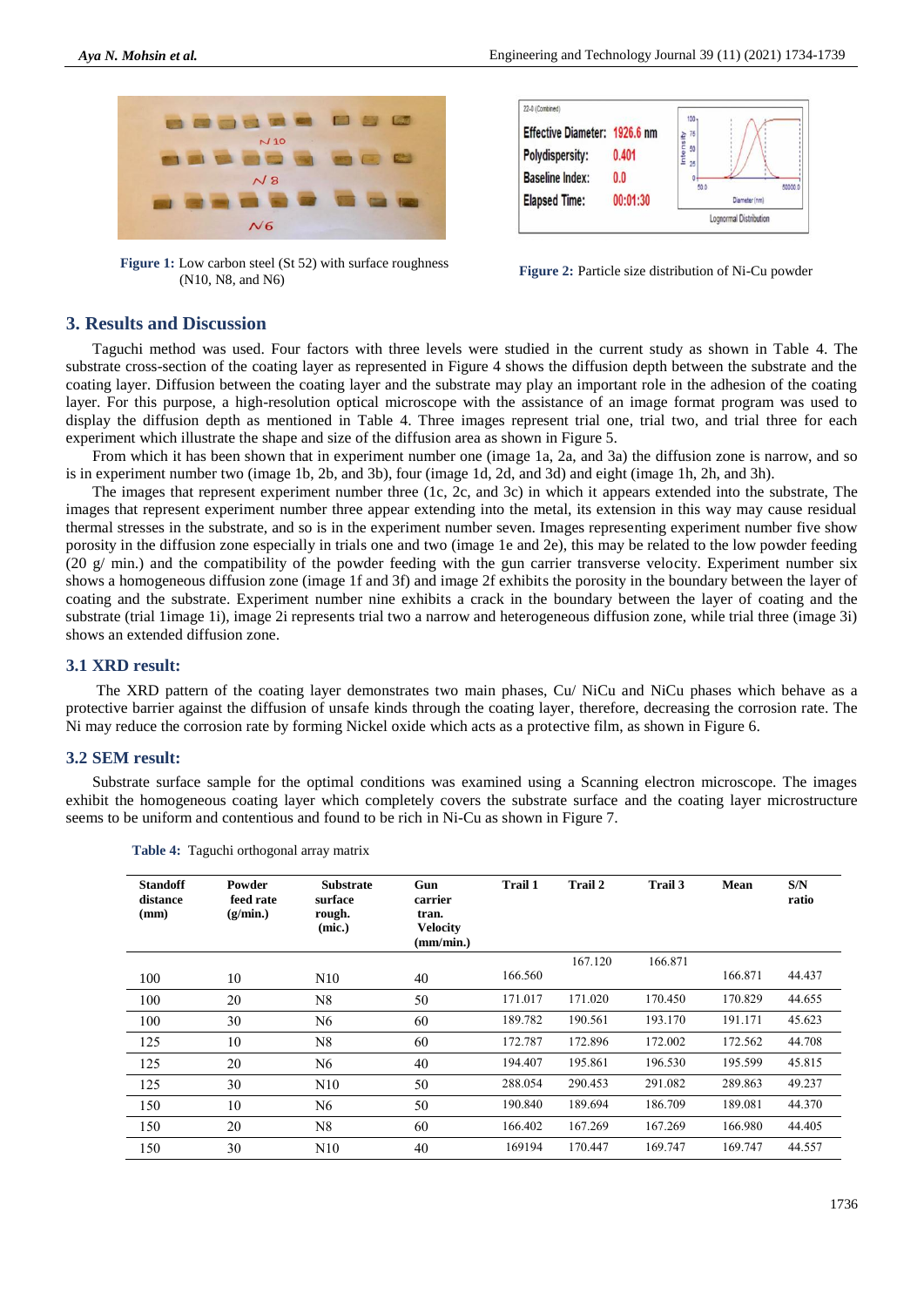

**Figure 3:** Thermal spraying system [13]





(A) Uncoated samples (B) Coated samples after surface machining





**Figure 5:** Optical microscope diffusion images 10X magnification power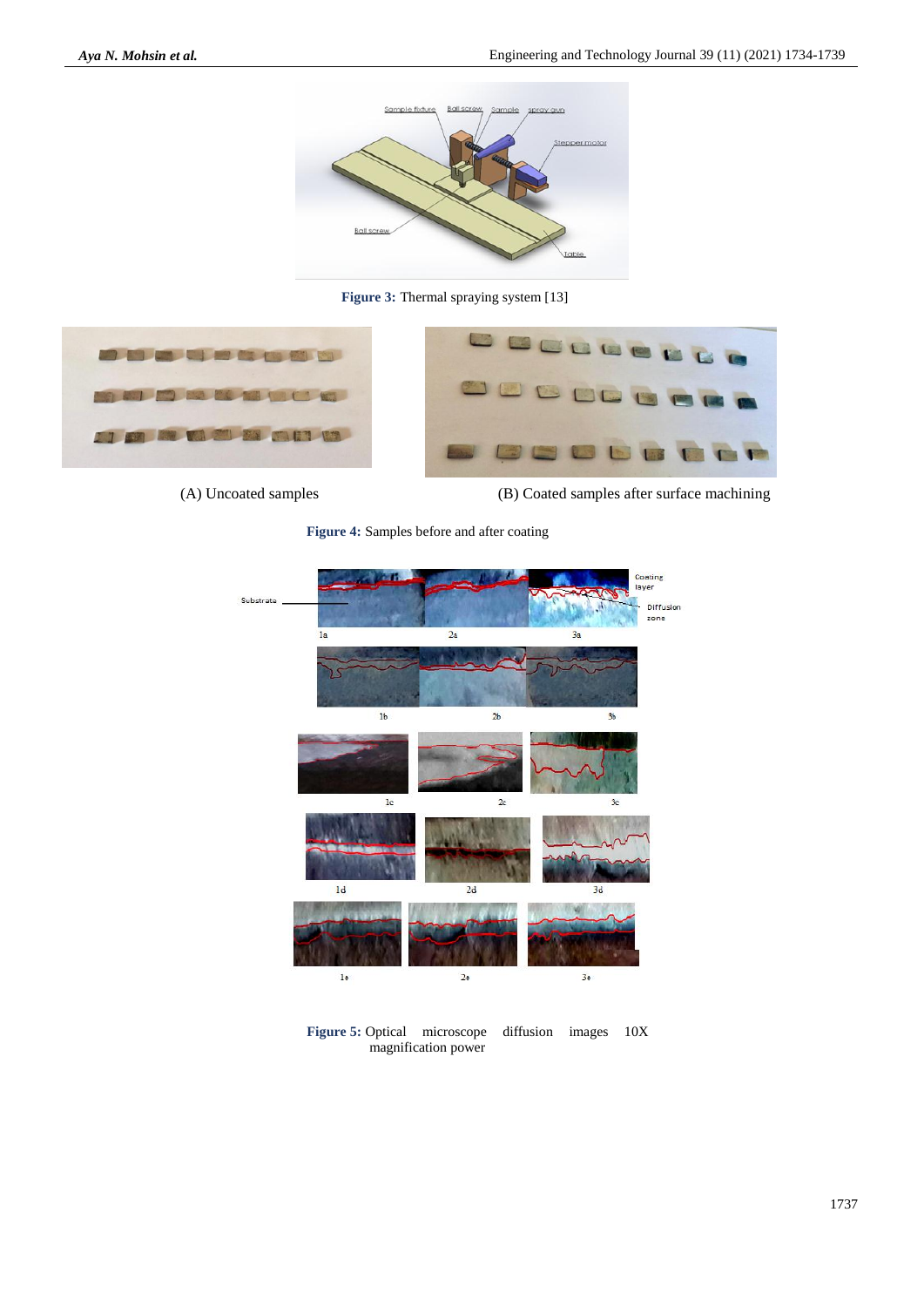



**Figure 6:** X-ray diffraction for the coating layer





**Figure 7:** SEM image for coating layer

# **4. Conclusion**

The Ni-Cu coatings were perfectly deposited on 52 low carbon steel by using the flame thermal sprayed method. The optical microscope showed that experiment number six shows a homogeneous diffusion zone (image 1f and 3f) and image 2f exhibits the porosity at the boundary between the layer of coating and the substrate. The X-ray diffraction (XRD) of the coating layer revealed Cu/ NiCu and Ni-Cu phases which can act as a protective barrier against the unsafe kinds. SEM analyses informed that the coated sample has a homogeneous structure and covers all the substrate material.